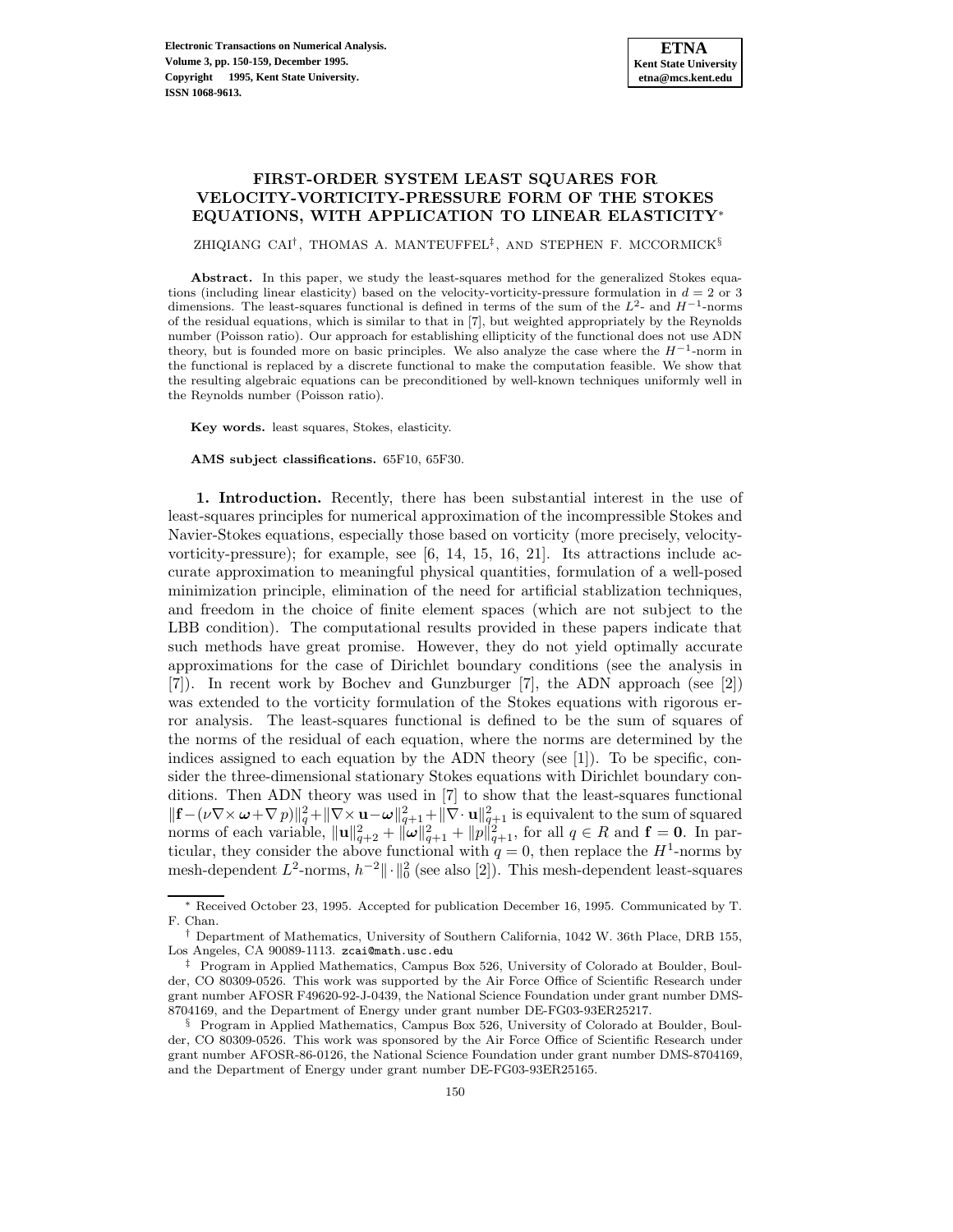approach yields optimally accurate approximations for each variable with respect to approximation subspaces. However, it is not clear that an optimal solution algorithm for the resulting discrete equations can be developed at this stage of research, albeit the matrix is symmetric and positive definite.

In this paper, we consider a least-squares functional similar to that in [7] with  $q = -1$ , but weighted appropriately by the Reynolds number, Re. This is designed for the vorticity formulation of the pressure-perturbed variant of the generalized Stokes equation (which includes linear elasticity, where the Reynolds number becomes an expression in the Poisson ratio) with Dirichlet boundary conditions in two and three dimensions. Instead of applying ADN theory, we directly establish ellipticity and continuity of the functional in a product norm involving  $Re$  and the  $L^2$ - and  $H^1$ -norms. The  $H^{-1}$ -norm in the functional is further replaced by the discrete  $H^{-1}$ -norm to make the computation feasible, following the discrete  $H^{-1}$  least-squares approach proposed by Bramble, Lazarov, and Pasciak [3] for scalar second-order elliptic equations. Such discrete  $H^{-1}$  functionals are shown to be uniformly equivalent to the Sobolev norms weighted by the Reynolds number. This property enables us to show that standard finite element discretization error estimates are optimal with respect to the order of approximation as well as the required regularity of the solution, and that they are uniform in the Reynolds number (Poisson ratio). Moreover, the resulting discrete equations can be preconditioned by multigrid associated with velocity and by diagonal matrices associated with vorticity and pressure uniformly well with respect to the Reynolds number (Poisson ratio), the mesh size, and the number of levels.

The general theory presented here for Stokes–elasticity equations is obtained by a fairly simple extension of the theory for standard Stokes equations first obtained in [10]. Similar results for Stokes are obtained in a later report by Bramble and Pasciak [4].

The paper is organized as follows. Section 2.1 introduces the (generalized) Stokes equations, its vorticity formulation, and some preliminary results. We introduce the least-squares functional weighted appropriately by  $\nu$  for the vorticity system, then establish its ellipticity and continuity in Section 2.2. Section 3 discusses the finite element approximation and Section 4 considers the discrete  $H^{-1}$ -norm least-squares functional and solution method for the resulting system of linear equations.

**2. Formulations of Least-Squares Functionals.** In this section, we describe the weighted least-squares functional for the vorticity formulation and show its ellipticity and continuity in the appropriate Hilbert spaces. In Subsection 2.1, we start by defining the (generalized) Stokes equation and its vorticity formulation; we next give some notation for Sobolev spaces, the divergence and curl related Hilbert spaces, and their norms; we then include some preliminary results of functional analysis. In Subsection 2.3, we introduce a least-squares functional weighted appropriately by the Reynolds number, then directly show its ellipticity and continuity.

**2.1. The Stokes Equation and Its Vorticity Formulation.** Let  $\Omega$  be a bounded open domain in  $\mathbb{R}^d$  (d = 2 or 3) with Lipschitz boundary ∂Ω. The pressureperturbed form of the generalized stationary Stokes equation in dimensionless variables may be written as

(2.1) 
$$
\begin{cases}\n-\nu \Delta \mathbf{u} + \nabla p = \mathbf{f}, & \text{in } \Omega, \\
\nabla \cdot \mathbf{u} + \delta p = 0, & \text{in } \Omega,\n\end{cases}
$$

where: the symbols  $\Delta$ ,  $\nabla$ , and  $\nabla$  stand for the Laplacian, gradient, and divergence operators, respectively; **f** is a given vector function;  $\nu$  is the reciprocal of the Reynolds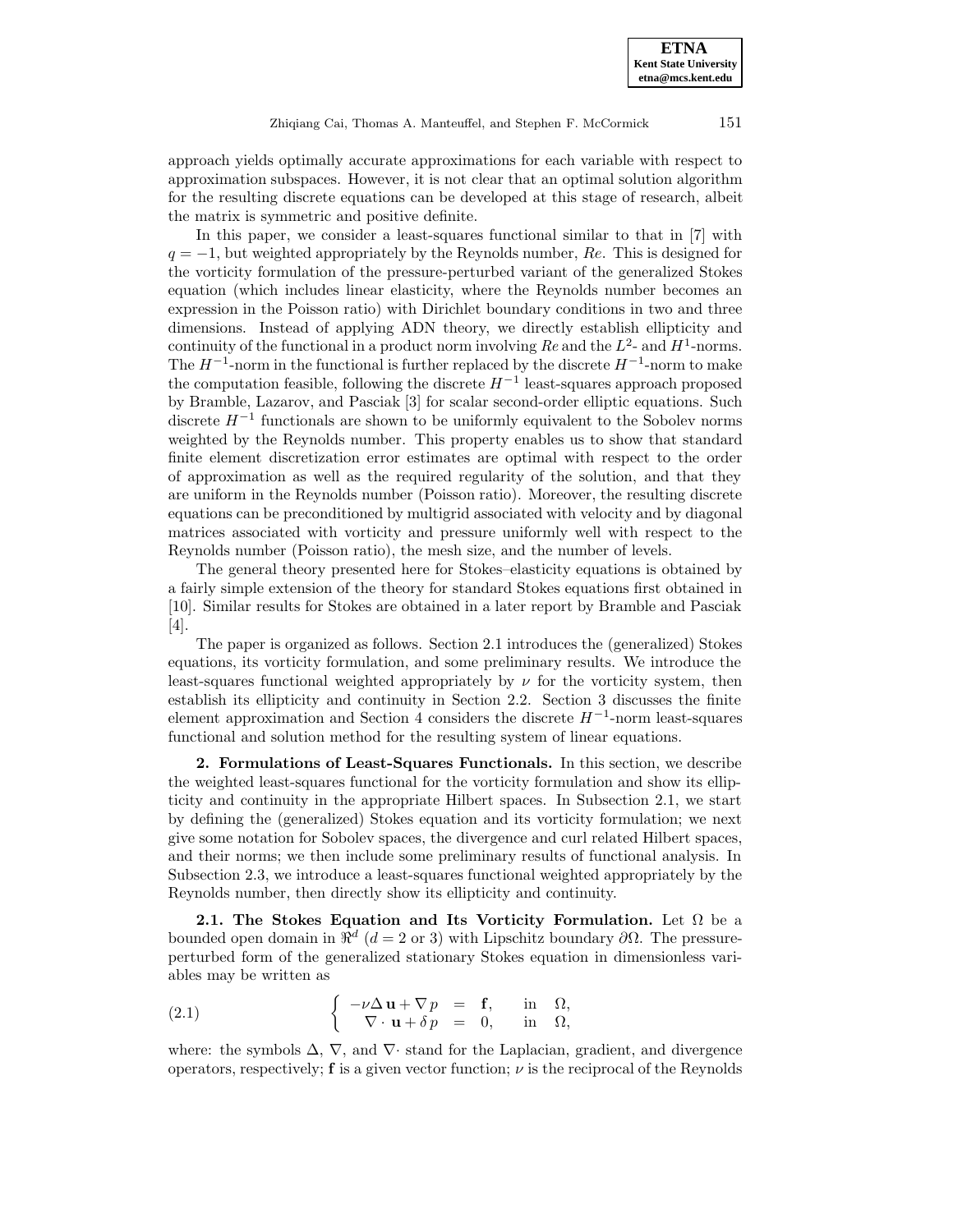number Re; **f** is a given vector function; and  $\delta$  is some nonnegative constant ( $\delta = 0$  for Stokes and  $\delta = 1$  for linear elasticity with  $\nu = \frac{\mu}{\lambda + \mu}$ , where  $\mu$  and  $\lambda$  are the (positive) Lamé constants). For more details on linear elasticity, see [10]. We consider the (generalized) Stokes equations (2.1) together with the Dirichlet velocity boundary condition

(2.2) **u** = **0** on ∂Ω

and the mean pressure condition

$$
\int_{\Omega} p \, dx = 0.
$$

Let **curl**  $\equiv \nabla \times$  denote the curl operator. (Here and henceforth, we use notation for the case  $d = 3$  and consider the special case  $d = 2$  in the natural way by identifying  $\mathbb{R}^2$  with the  $(x_1, x_2)$ -plane in  $\mathbb{R}^3$ . Thus, if **u** is two dimensional, then the curl of **u** means the scalar function

$$
\nabla \times \mathbf{u} = \partial_1 u_2 - \partial_2 u_1
$$

where  $u_1$  and  $u_2$  are the components of **u**.) It can be easily checked that

(2.4) 
$$
\nabla \times (\nabla \times \mathbf{u}) = -\Delta \mathbf{u} + \nabla (\nabla \cdot \mathbf{u}).
$$

(For  $d = 2$ , relation  $(2.4)$ ) is interpreted as

$$
\nabla^{\perp} (\nabla \times \mathbf{u}) = -\Delta \mathbf{u} + \nabla (\nabla \cdot \mathbf{u}),
$$

where  $\nabla^{\perp}$  is the formal adjoint of  $\nabla \times$  defined by

$$
\nabla^{\perp} q = \begin{pmatrix} \partial_2 q \\ -\partial_1 q \end{pmatrix} .
$$

Introducing the vorticity variable

$$
\boldsymbol{\omega} = \nabla \times \mathbf{u},
$$

using the identity (2.4), and remembering the "continuity" condition  $\nabla \cdot \mathbf{u} + \delta p = 0$ , then the generalized Stokes equation (2.1) may be rewritten in vorticity form as follows:

(2.5) 
$$
\begin{cases} \nu \nabla \times \boldsymbol{\omega} + (1 + \nu \delta) \nabla p = \mathbf{f}, & \text{in } \Omega, \\ \nabla \times \mathbf{u} - \boldsymbol{\omega} = \mathbf{0}, & \text{in } \Omega, \\ \nabla \cdot \mathbf{u} + \delta p = 0, & \text{in } \Omega. \end{cases}
$$

Next, we establish notation. We use the standard notation and definition for the Sobolev space  $H^s(\Omega)^d$  for  $s \geq 0$ ; the standard associated inner product and norm are denoted by  $(\cdot, \cdot)_{s,\Omega}$  and  $\|\cdot\|_{s,\Omega}$ , respectively. (We supress the subscript d because dependence of the vector norms on dimension will be clear by context. We will omit the measure  $\Omega$  from the inner product and norm designation when there is no risk of confusion.) For  $s = 0$ ,  $H<sup>s</sup>(\Omega)<sup>d</sup>$  coincides with  $L<sup>2</sup>(\Omega)<sup>d</sup>$ . In this case, the norm and inner product will be denoted by  $\|\cdot\|$  and  $(\cdot, \cdot)$ , respectively. As usual, for  $s > 0$ ,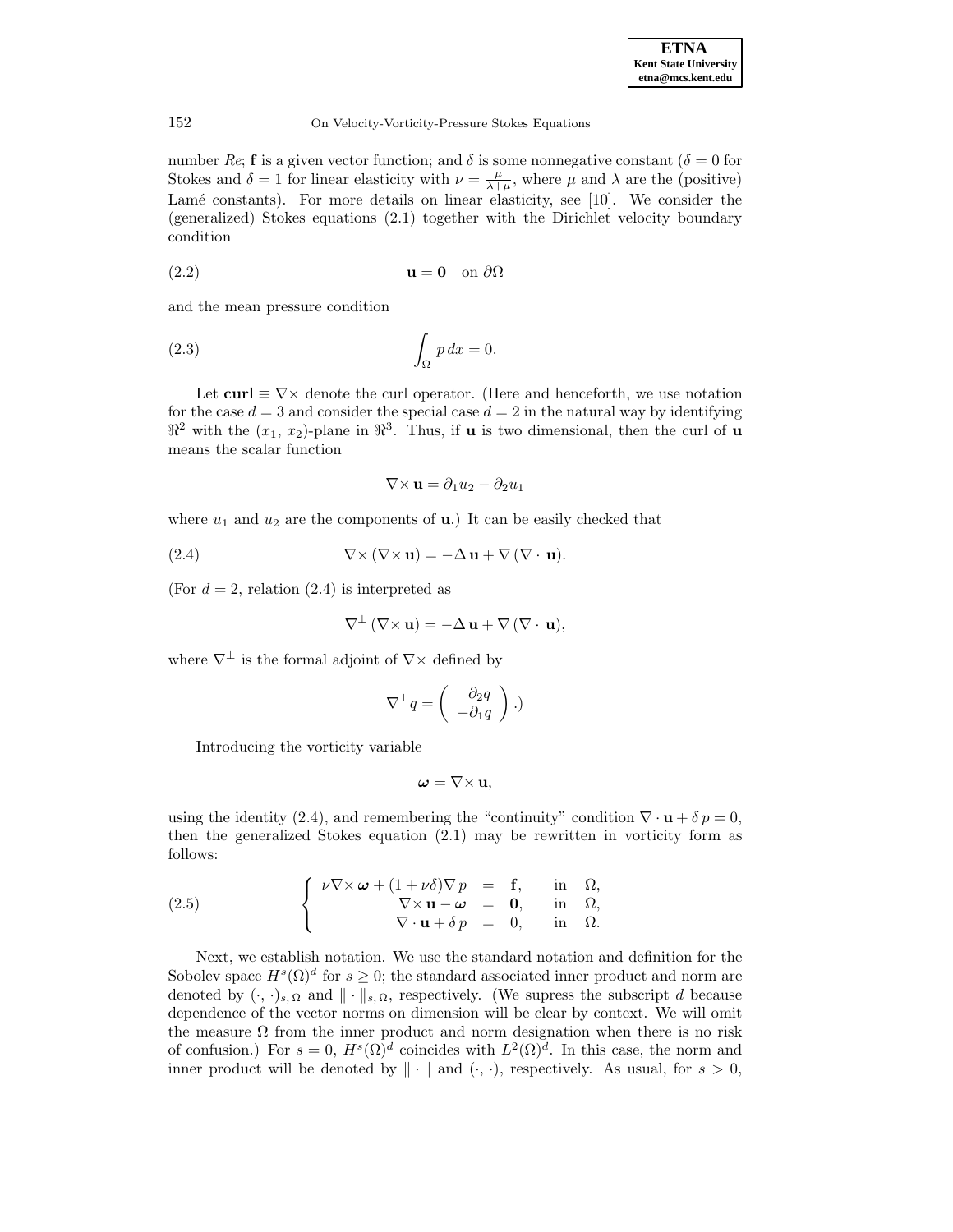| <b>ETNA</b>                  |
|------------------------------|
| <b>Kent State University</b> |
| etna@mcs.kent.edu            |

Zhiqiang Cai, Thomas A. Manteuffel, and Stephen F. McCormick 153

 $H_0^s(\Omega)$  will denote the closure of  $\mathcal{D}(\Omega)$  with respect to the norm  $\|\cdot\|_s$  and  $H^{-s}(\Omega)$ will denote its dual with norm defined by

$$
\|\varphi\|_{-s} = \sup_{0 \neq \phi \in H_0^s(\Omega)} \frac{<\varphi, \phi>}{\|\phi\|_s},
$$

where  $\langle \cdot, \cdot \rangle$  denotes the duality pairing. Define the product spaces  $H_0^s(\Omega)^d = \prod_{i=1}^d H_0^s(\Omega)$  and  $H^{-1}(\Omega)^d = \prod_{i=1}^d H^{-1}(\Omega)$  with standard product norms. Let  $\prod_{i=1}^d H_0^s(\Omega)$  and  $H^{-1}(\Omega)^d = \prod_{i=1}^d H^{-1}(\Omega)$  with standard product norms. Let

$$
H(\text{div}; \Omega) = \{ \mathbf{v} \in L^2(\Omega)^d \, : \, \nabla \cdot \mathbf{v} \in L^2(\Omega) \}
$$

and

$$
H(\mathbf{curl};\,\Omega)=\{\mathbf{v}\in L^2(\Omega)^d\,:\,\nabla\times\mathbf{v}\in L^2(\Omega)^{2d-3}\},\,
$$

which are Hilbert spaces under the respective norms

$$
\|\mathbf{v}\|_{H(\text{div};\Omega)} \equiv \left(\|\mathbf{v}\|^2 + \|\nabla \cdot \mathbf{v}\|^2\right)^{\frac{1}{2}}
$$

and

$$
\|\mathbf{v}\|_{H(\mathbf{curl};\Omega)} \equiv \left(\|\mathbf{v}\|^2 + \|\nabla \times \mathbf{v}\|^2\right)^{\frac{1}{2}}.
$$

Define their subspaces

$$
H_0(\text{div}; \Omega) = \{ \mathbf{v} \in H(\text{div}; \Omega) : \mathbf{v} \cdot \mathbf{n} = 0 \text{ on } \partial \Omega \}
$$

and

$$
H_0(\text{curl};\,\Omega)=\{\mathbf{v}\in H(\text{curl};\,\Omega)\,:\,\gamma_\tau\mathbf{v}=0\ \, \text{on}\ \, \partial\Omega\},
$$

where  $\gamma_{\tau} \mathbf{v} = \mathbf{v} \cdot \boldsymbol{\tau}$  for  $d = 2$  and  $\gamma_{\tau} \mathbf{v} = \mathbf{v} \times \mathbf{n}$  for  $d = 3$ , and **n** and  $\boldsymbol{\tau}$  denote the respective unit vectors normal and tangent to the boundary. Finally, define the subspace  $L_0^2(\Omega)^d$  of  $L^2(\Omega)^d$  by

$$
L_0^2(\Omega)^d = \{ \mathbf{v} \in L^2(\Omega)^d \, : \, \int_{\Omega} v_i \, dx = 0 \, \text{ for } i = 1, ..., d \}.
$$

Here and henceforth, we will use  $C$  with or without subscripts to denote a generic positive constant, possibly different at different occurrences, which is independent of the parameter  $\nu$  and other parameters introduced in this paper, but may depend on the domain Ω. The next lemma is an immediate consequence of a general result of functional analysis due to Nečas [20] (see also [13]).

LEMMA 2.1. For any  $p \in L_0^2(\Omega)$ , there exists a positive constant C such that (2.6)  $||p|| \leq C ||\nabla p||_{-1}.$ 

A result analogous to Green's formula also follows:

(2.7) 
$$
(\nabla \times \mathbf{z}, \phi) = (\mathbf{z}, \nabla \times \phi) - \int_{\partial \Omega} \phi \cdot (\mathbf{z} \times \mathbf{n}) ds
$$

for  $\mathbf{z} \in H(\mathbf{curl} \, ; \, \Omega)$  and  $\boldsymbol{\phi} \in H^1(\Omega)^d$ .

Finally, we will summarize results of Lemma 2.5 and Remark 2.7 in Chapter I of [13] that we will need in subsequent sections.

LEMMA 2.2. For any  $\mathbf{v} \in H_0(\text{div}; \Omega) \cap H_0(\text{curl}; \Omega)$ , there exists a positive constant C such that

(2.8) 
$$
\|\mathbf{v}\|_1 \leq C \left( \|\nabla \cdot \mathbf{v}\| + \|\nabla \times \mathbf{v}\| \right).
$$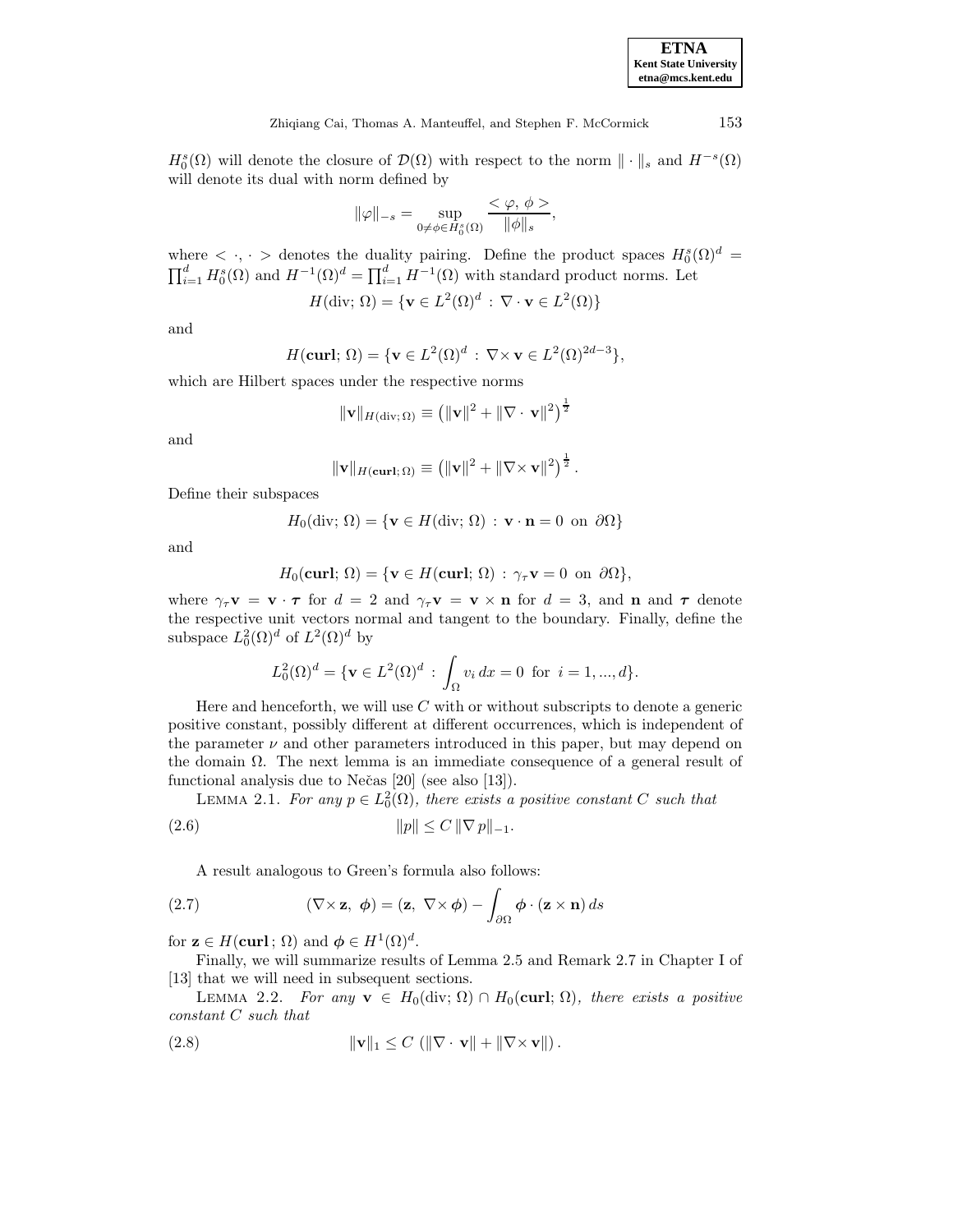**2.2. Least-Squares Functional.** Our least-squares functional is defined by the weighted sum of the  $L^2$ - and  $H^{-1}$ -norms of the residual equations of system (2.5):

$$
(2.9) G(\mathbf{u}, \boldsymbol{\omega}, p; \mathbf{f}) = \|\mathbf{f} - (\nu \nabla \times \boldsymbol{\omega} + (1 + \nu \delta) \nabla p)\|_{-1}^2 + \nu^2 \|\nabla \times \mathbf{u} - \boldsymbol{\omega}\|^2 + \nu^2 \|\nabla \cdot \mathbf{u} + \delta p\|^2.
$$

(A similar functional without the weights of the Reynolds parameter  $\nu$  for the Stokes equations was considered by Bochev and Gunzburger in [7].) The least-squares problem we consider is to minimize this quadratic functional over  $V = H_0^1(\Omega)^d \times$  $L^2(\Omega)^{2d-3} \times L_0^2(\Omega)$ : find  $(\mathbf{u}, \boldsymbol{\omega}, p) \in \mathbf{V}$  such that

(2.10) 
$$
G(\mathbf{u}, \boldsymbol{\omega}, p; \mathbf{f}) = \inf_{(\mathbf{v}, \boldsymbol{\sigma}, q) \in \mathbf{V}} G(\mathbf{v}, \boldsymbol{\sigma}, q; \mathbf{f}).
$$

Next, we use an approach that departs from the established ADN theory (cf. [7]) to show ellipticity of the functional.

THEOREM 2.1. For any  $(\mathbf{u}, \boldsymbol{\omega}, p) \in \mathbf{V}$ , there exist positive constants  $C_1$  and  $C_2$ independent of  $\nu$  such that

(2.11) 
$$
C_1 \left( \nu^2 \| \mathbf{u} \|_1^2 + \nu^2 \| \boldsymbol{\omega} \|^2 + (1 + \nu \delta)^2 \| p \|^2 \right) \le G(\mathbf{u}, \, \boldsymbol{\omega}, \, p; \, \mathbf{0})
$$

and

(2.12) 
$$
G(\mathbf{u}, \, \boldsymbol{\omega}, \, p; \, \mathbf{0}) \leq C_2 \, \left( \nu^2 \|\mathbf{u}\|_1^2 + \nu^2 \|\boldsymbol{\omega}\|^2 + (1 + \nu \delta)^2 \|p\|^2 \right).
$$

Proof. Upper bound (2.12) is straightforward from the triangle and Cauchy-Schwarz inequalities. We proceed to show the validity of  $(2.11)$  for  $(\mathbf{u}, \boldsymbol{\omega}, p) \in$  $H_0^1(\Omega)^d \times H(\text{curl}; \Omega) \times (L_0^2(\Omega) \cap H^1(\Omega)).$  It will then follow for  $(\mathbf{u}, \boldsymbol{\omega}, p) \in \mathbf{V}$ by continuity (c.f. [9]). Now from (2.7) and the Cauchy-Schwarz inequality, for any  $\boldsymbol{\phi} \in H_0^1(\Omega)^d$  we have

$$
\frac{1+\nu\delta}{\nu}(\nabla p, \phi)
$$
\n
$$
= \frac{1}{\nu}(\nu\nabla\times\omega + (1+\nu\delta)\nabla p, \phi) + (\nabla\times\mathbf{u} - \omega, \nabla\times\phi) - (\nabla\times\mathbf{u}, \nabla\times\phi)
$$
\n
$$
\leq C\left(\frac{1}{\nu}\|\nu\nabla\times\omega + (1+\nu\delta)\nabla p\|_{-1} + \|\nabla\times\mathbf{u} - \omega\| + \|\nabla\times\mathbf{u}\|\right)\|\phi\|_{1},
$$

which, together with Lemma 2.1, implies that

$$
\frac{1+\nu\delta}{\nu}\|p\| \leq C \frac{1+\nu\delta}{\nu} \|\nabla p\|_{-1}
$$
\n(2.13) 
$$
\leq C \left(\frac{1}{\nu} \|\nu \nabla \times \omega + (1+\nu\delta) \nabla p\|_{-1} + \|\nabla \times \mathbf{u} - \omega\| + \|\nabla \times \mathbf{u}\| \right).
$$

By (2.7), the Cauchy-Schwarz and triangle inequalities, Lemma 2.2, and (2.13), we have that

$$
\|\nabla \times \mathbf{u}\|^2
$$
  
=  $(\nabla \times \mathbf{u} - \boldsymbol{\omega}, \nabla \times \mathbf{u}) + \frac{1}{\nu} (\nu \nabla \times \boldsymbol{\omega} + (1 + \nu \delta) \nabla p, \mathbf{u})$   
+  $\frac{1 + \nu \delta}{\nu} (p, \nabla \cdot \mathbf{u} + \delta p) - \frac{\delta (1 + \nu \delta)}{\nu} (p, p)$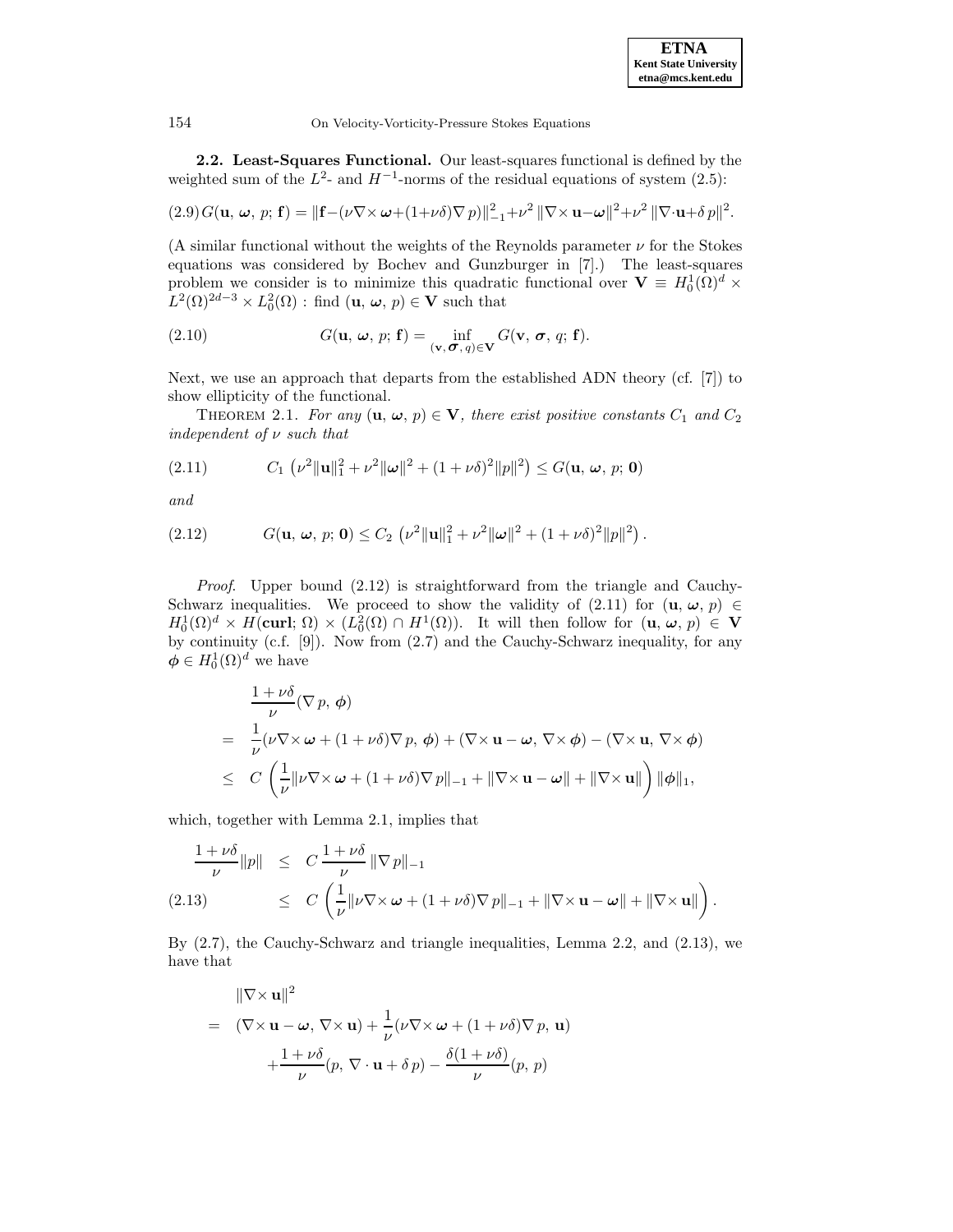Zhiqiang Cai, Thomas A. Manteuffel, and Stephen F. McCormick 155

$$
\leq \|\nabla \times \mathbf{u} - \boldsymbol{\omega}\| \|\nabla \times \mathbf{u}\| + \frac{1}{\nu} \|\nu \nabla \times \boldsymbol{\omega} + (1 + \nu \delta) \nabla p\|_{-1} \|\mathbf{u}\|_{1} \n+ \frac{1 + \nu \delta}{\nu} \|p\| \|\nabla \cdot \mathbf{u} + \delta p\| \n\leq \frac{C}{\nu} \|\nu \nabla \times \boldsymbol{\omega} + (1 + \nu \delta) \nabla p\|_{-1} (\|\nabla \times \mathbf{u}\| + \|\nabla \cdot \mathbf{u} + \delta p\| + \delta \|p\|) \n+ \|\nabla \times \mathbf{u} - \boldsymbol{\omega}\| \|\nabla \times \mathbf{u}\| + \frac{1 + \nu \delta}{\nu} \|p\| \|\nabla \cdot \mathbf{u} + \delta p\| \n\leq \|\nabla \times \mathbf{u}\| \left(\|\nabla \times \mathbf{u} - \boldsymbol{\omega}\| + \frac{C}{\nu} \|\nu \nabla \times \boldsymbol{\omega} + (1 + \nu \delta) \nabla p\|_{-1} + \|\nabla \cdot \mathbf{u} + \delta p\|\right) \n+ \frac{C}{\nu^2} G(\mathbf{u}, \boldsymbol{\omega}, p; \mathbf{0}) \n\leq \frac{1}{2} \|\nabla \times \mathbf{u}\|^2 + \frac{C}{\nu^2} G(\mathbf{u}, \boldsymbol{\omega}, p; \mathbf{0}).
$$

Hence,

(2.14) 
$$
\|\nabla \times \mathbf{u}\|^2 \leq \frac{C}{\nu^2} G(\mathbf{u}, \, \boldsymbol{\omega}, \, p; \, \mathbf{0}).
$$

But (2.14), (2.13), the bounds

$$
\|\boldsymbol{\omega}\| \le \|\nabla \times \mathbf{u} - \boldsymbol{\omega}\| + \|\nabla \times \mathbf{u}\| \quad \text{and} \quad \|\nabla \cdot \mathbf{u}\| \le \|\nabla \cdot \mathbf{u} + \delta p\| + \delta \|p\|,
$$

and Lemma 2.2 imply (2.11). This completes the proof of the theorem.  $\Box$ 

**3. Finite Element Approximations.** We approximate the minimum of the least-squares functional  $G(\mathbf{u}, \boldsymbol{\omega}, p; \mathbf{f})$  in (2.9) using a Rayleigh-Ritz type finite element method. Assuming that the domain  $\Omega$  is a polyhedron, let  $\mathcal{T}_h$  be a partition of the  $\Omega$ into finite elements, i.e.,  $\Omega = \bigcup_{K \in \mathcal{T}_h} K$  with  $h = \max\{\text{diam}(K) : K \in \mathcal{T}_h\}$ . Assume that the triangulation  $\mathcal{T}_h$  is quasi-uniform, i.e., it is regular and satisfies the inverse assumption (see [12]). Let  $\mathbf{V}_h = \mathbf{U}_h \times \mathbf{W}_h \times P_h$  be a finite-dimensional subspace of **V** with the following properties: for any  $(\mathbf{u}, \boldsymbol{\omega}, p) \in (H^{r+1}(\Omega)^d \times H^r(\Omega)^{2d-2}) \cap \mathbf{V}$ ,

(3.1) 
$$
\inf_{\mathbf{v}\in\mathbf{U}_h} (||\mathbf{u}-\mathbf{v}|| + h||\mathbf{u}-\mathbf{v}||_1) \leq Ch^{r+1}||\mathbf{u}||_{r+1},
$$

(3.2) 
$$
\inf_{\sigma \in \mathbf{W}_h} (\|\boldsymbol{\omega} - \sigma\| + h \|\boldsymbol{\omega} - \sigma\|_1) \leq Ch^r \|\boldsymbol{\omega}\|_r,
$$

(3.3) 
$$
\inf_{q \in P_h} (||p - q|| + h||p - q||_1) \leq Ch^r ||p||_r,
$$

where r is an integer with  $r \ge 0$  for (3.1) and  $r \ge 1$  for (3.2)–(3.3). It is wellknown that  $(3.1)$ – $(3.3)$  holds for typical finite element spaces consisting of continuous piecewise polynomials with respect to quasi-uniform triangulations (cf. [12]). Note that these assumptions mandate the use of finite element subspaces of  $H^1(\Omega)$ . These restrictions stem from the hypotheses required for Lemma 4.1 in the next section.

The finite element approximation to (2.9) becomes: find  $(\mathbf{u}_h, \boldsymbol{\omega}_h, p_h) \in \mathbf{V}_h$  that satisfies

(3.4) 
$$
G(\mathbf{u}_h, \boldsymbol{\omega}_h, p_h; \mathbf{f}) = \inf_{(\mathbf{v}, \boldsymbol{\sigma}, q) \in \mathbf{V}_h} G(\mathbf{v}, \boldsymbol{\sigma}, q; \mathbf{f}).
$$

Denote the norm that is equivalent to the norm induced by the functional as

$$
|||(\mathbf{u}, \, \boldsymbol{\omega}, \, p)|||_{\mathbf{V}} \equiv (\nu^2 \|\mathbf{u}\|_1^2 + \nu^2 \|\boldsymbol{\omega}\|^2 + (1 + \nu \delta)^2 \|p\|^2)^{\frac{1}{2}}.
$$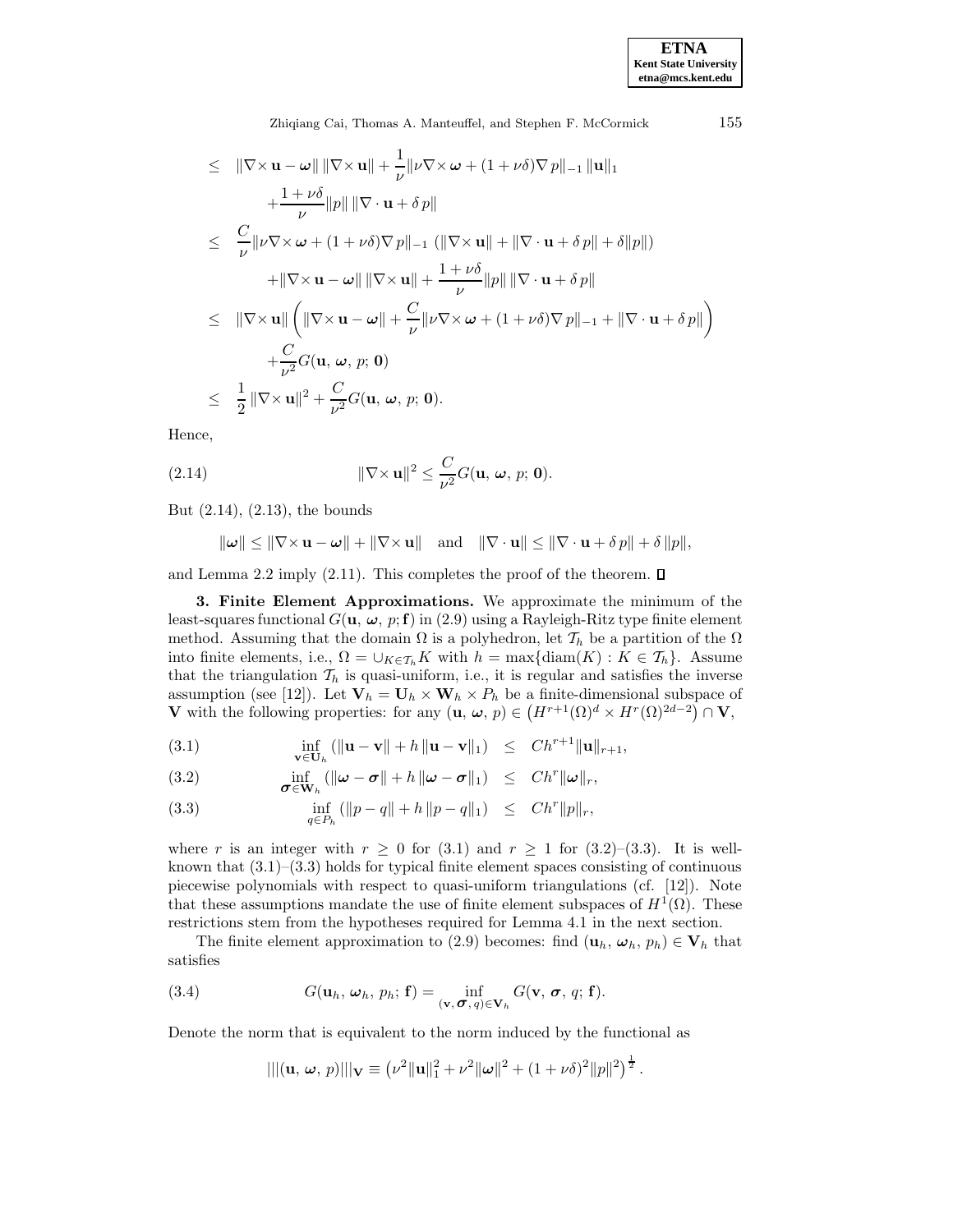THEOREM 3.1. Assume that  $(\mathbf{u}, \boldsymbol{\omega}, p) \in (H^{r+1}(\Omega)^d \times H^r(\Omega)^{2d-2}) \cap \mathbf{V}$  is the solution of problem (2.10). Then

(3.5) 
$$
|||(\mathbf{u}, \boldsymbol{\omega}, p) - (\mathbf{u}_h, \boldsymbol{\omega}_h, p_h)||| \mathbf{v} \leq C h^r d_r(\mathbf{u}, \boldsymbol{\omega}, p),
$$

where C depends only on the domain  $\Omega$  and the ratio of the constants  $C_2$  and  $C_1$  in Theorem 2.1 and where

(3.6) 
$$
d_r(\mathbf{u}, \omega, p) = (\nu^2 \|\mathbf{u}\|_{r+1}^2 + \nu^2 \|\omega\|_r^2 + (1 + \nu \delta)^2 \|p\|_r^2)^{\frac{1}{2}}.
$$

*Proof.* It is easy to see that the error  $(\mathbf{u} - \mathbf{u}_h, \boldsymbol{\omega} - \boldsymbol{\omega}_h, p - p_h)$  is orthogonal to  $V_h$  with respect to the inner product corresponding to the functional  $G(\mathbf{u}, \boldsymbol{\omega}, p; \mathbf{0})$ . Bound  $(3.5)$  now follows from Theorem 2.1 and approximation properties  $(3.1)$ – $(3.3)$ . П

REMARK 3.1. The above result indicates that the finite element approximation is optimal, both with respect to the order of approximation and the required regularity of the solution (see  $[3]$ ). More specifically, bound  $(3.5)$  holds with

$$
d_r(\mathbf{u}, \, \boldsymbol{\omega}, \, p) = \left(\nu^2 \|\mathbf{u}\|_{r+1}^2 + \|p\|_r^2\right)^{\frac{1}{2}}
$$

since  $\boldsymbol{\omega} = \nabla \times \mathbf{u}$  and  $\|\nabla \times \mathbf{u}\|_r \leq C \|\mathbf{u}\|_{r+1}$ .

**4. Solution Method and Discrete** H−<sup>1</sup> **Functional.** Theorem 3.1 indicates that the finite element approximation based on functional  $G$  is also optimal with respect to the required regularity of the solution. Notice that the functional involves the  $H^{-1}$  norm, which in turn requires solution of a boundary value problem for its evaluation. There are two existing approaches to make the method computationally feasible: the mesh-dependent least-squares scheme proposed by Aziz, Kellogg, and Stephens [2] (see also [7]) and the discrete  $H^{-1}$ -norm scheme proposed by Bramble, Lazarov, and Pasciak [3]. As mentioned in the introduction, it is not clear that a fast solution algorithm for the resulting discrete equations from the mesh-dependent least-squares method can be developed at this stage of research. In this paper, we will therefore adopt the discrete  $H^{-1}$ -norm approach. Following [3], the  $H^{-1}$ -norm in the functional is replaced by a discrete norm. This discrete  $H^{-1}$  functional is computable and can be uniformly preconditioned by well-known techniques.

To this end, let  $A: H^{-1}(\Omega)^d \longrightarrow H_0^1(\Omega)^d$  denote the solution operator for the Poisson problem

(4.1) 
$$
\begin{cases}\n-\Delta \phi = \mathbf{v}, & \text{in } \Omega, \\
\phi = 0, & \text{on } \partial \Omega,\n\end{cases}
$$

i.e.,  $A$ **v** =  $\phi$  for a given **v**  $\in$   $H^{-1}(\Omega)^d$  is the solution to (4.1). It is well-known that  $\sqrt{(A\cdot,\cdot)}$  defines a norm that is equivalent to the  $H^{-1}(\Omega)^d$  norm. Let  $A_h: L^2(\Omega)^d \longrightarrow$  $\mathbf{U}_h$  be defined by  $A_h\boldsymbol{\varphi}=\boldsymbol{\phi}$ , where  $\boldsymbol{\phi}$  is the unique solution in  $\mathbf{U}_h$  satisfying

$$
\int_{\Omega} \nabla \phi \cdot \nabla \psi \, dx = (\varphi, \psi), \quad \forall \psi \in \mathbf{U}_h.
$$

Assume that there is a preconditioner  $B_h: L^2(\Omega)^d \longrightarrow \mathbf{U}_h$  that is symmetric with respect to the  $L^2(\Omega)$  inner product and spectrally equivalent to  $A_h$ , i.e., there are positive constants  $C_1$  and  $C_2$ , not depending on h, that satisfy

(4.2) 
$$
C_1(A_h\phi,\phi) \leq (B_h\phi,\phi) \leq C_2(A_h\phi,\phi), \quad \forall \phi \in \mathbf{U}_h.
$$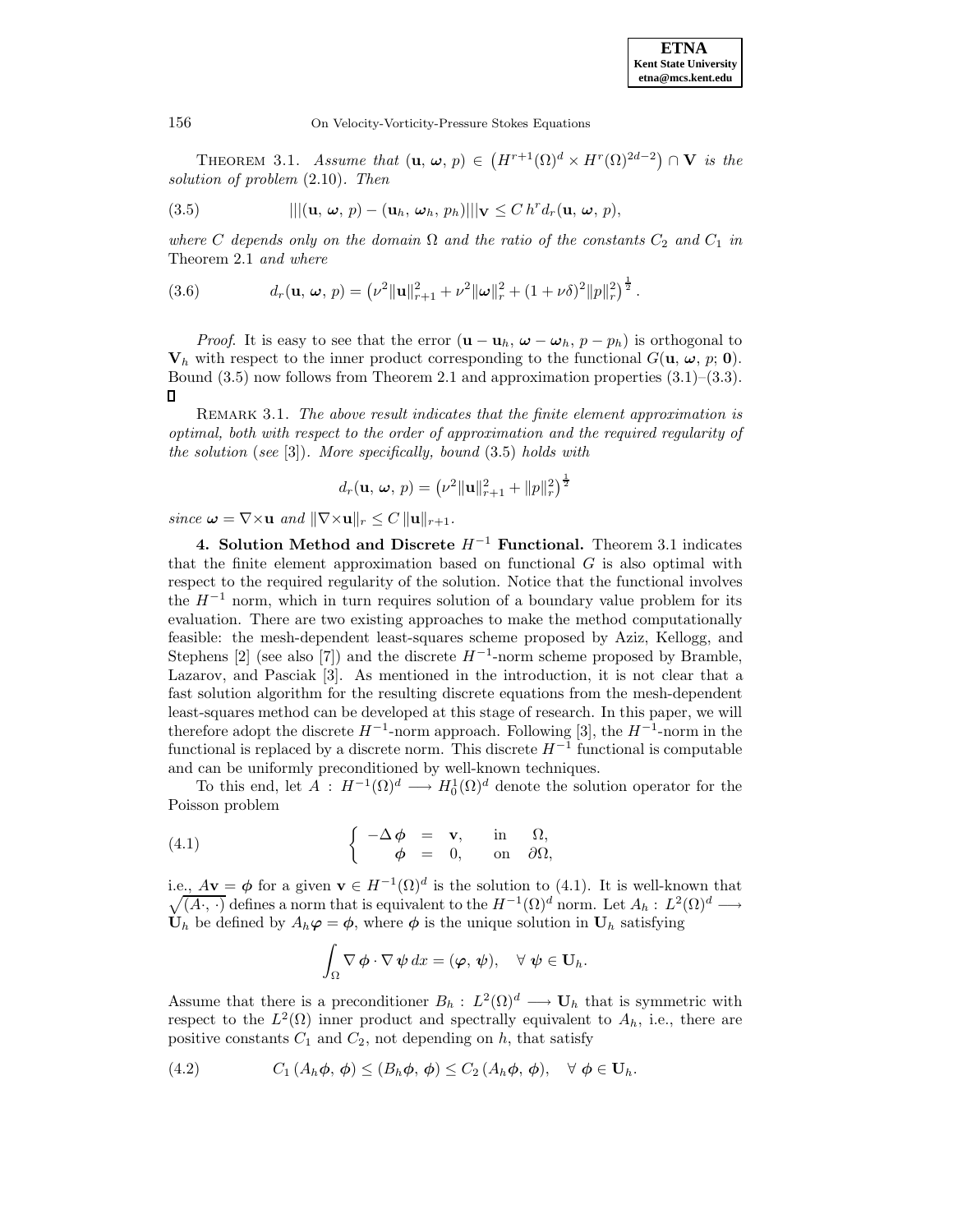**ETNA Kent State University etna@mcs.kent.edu**

Following [3], define  $\tilde{A}_h = h^2 I + B_h$ , where I denotes the identity operator on  $U_h$ . In the remainder of this section, we analyze the least-squares approximation based on the functional

$$
G^{h}(\mathbf{u}, \omega, p; \mathbf{f}) = \left( \tilde{A}_{h}(\mathbf{f} - (\nu \nabla \times \omega + (1 + \nu \delta) \nabla p)), \mathbf{f} - (\nu \nabla \times \omega + (1 + \nu \delta) \nabla p) \right) + \nu^{2} \|\nabla \times \mathbf{u} - \omega\|^{2} + \nu^{2} \|\nabla \cdot \mathbf{u} + \delta p\|^{2}.
$$

Define the norm corresponding to the functional  $G^h$  by

$$
|||(\mathbf{u},\,\boldsymbol{\omega},\,p)|||_{\mathbf{V}_h}\equiv \sqrt{G^h(\mathbf{u},\,\boldsymbol{\omega},\,p;\,\mathbf{0})}.
$$

Let  $Q_h: L^2(\Omega)^d \longrightarrow \mathbf{U}_h$  denote the  $L^2(\Omega)^d$  orthogonal projection operator onto  $\mathbf{U}_h$ . We assume that  $Q_h$  is bounded on  $H^1(\Omega)^d$ , i.e.,

(4.4) 
$$
\|Q_h \mathbf{v}\|_1 \leq C \|\mathbf{v}\|_1, \quad \forall \ \mathbf{v} \in H^1(\Omega)^d.
$$

REMARK 4.1. The symmetry of  $B_h$  with respect to the inner product on  $L^2(\Omega)^d$ implies that  $B_h = B_h Q_h$ . Similarly,  $A_h = A_h Q_h$ . Thus, (4.2) holds for any **v** ∈  $L^2(\Omega)^d$ .

It is easy to check that assumption  $(3.1)$  for  $r = 0$  and  $(4.4)$  imply that

(4.5) 
$$
\| (I - Q_h) \mathbf{v} \|_{-1} \leq Ch \| \mathbf{v} \|, \quad \forall \ \mathbf{v} \in L^2(\Omega)^d,
$$

and that (see [3])

(4.6) 
$$
||Q_h \mathbf{v}||_{-1}^2 \leq C(A_h \mathbf{v}, \mathbf{v}) \leq C ||\mathbf{v}||_{-1}^2, \quad \forall \mathbf{v} \in L^2(\Omega)^d.
$$

LEMMA 4.1. For any  $(\mathbf{u}, \boldsymbol{\omega}, p) \in H_0^1(\Omega)^d \times H(\text{curl}; \Omega) \times (L_0^2(\Omega) \cap H^1(\Omega)),$  there exist positive constants  $C_1$  and  $C_2$ , independent of h and  $\nu$ , such that

$$
(4.7) \tC_1 \t(\nu^2 \|\mathbf{u}\|_1^2 + \nu^2 \|\boldsymbol{\omega}\|^2 + (1 + \nu \delta)^2 \|\boldsymbol{p}\|^2) \le |||(\mathbf{u}, \boldsymbol{\omega}, \boldsymbol{p})|||_{\mathbf{V}_h}^2
$$
  

$$
\le C_2 \t(\nu^2 \|\mathbf{u}\|_1^2 + \nu^2 \hbar^2 \|\nabla \times \boldsymbol{\omega}\|^2 + \nu^2 \|\boldsymbol{\omega}\|^2 + \hbar^2 (1 + \nu \delta)^2 \|\nabla \boldsymbol{p}\|^2 + (1 + \nu \delta)^2 \|\boldsymbol{p}\|^2).
$$

Proof. By Remark 4.1 and (4.6), we have that

$$
(\tilde{A}_h \phi, \phi) \le C \left( h^2 \|\phi\|^2 + (A_h \phi, \phi) \right) \le C \left( h^2 \|\phi\|^2 + \|\phi\|_{-1}^2 \right), \quad \forall \phi \in L^2(\Omega)^d,
$$

which, together with the triangle inequality and Theorem 2.1, imply the upper bound in  $(4.7)$ . To prove the first inequality in  $(4.7)$ , by Theorem 2.1 it suffices to show that

$$
\|\nu \nabla \times \boldsymbol{\omega} + (1 + \nu \delta) \nabla p\|_{-1}^2 \le C \left( \tilde{A}_h(\nu \nabla \times \boldsymbol{\omega} + (1 + \nu \delta) \nabla p), \nu \nabla \times \boldsymbol{\omega} + (1 + \nu \delta) \nabla p \right)
$$

for any  $\omega \in H(\text{curl}; \Omega)$  and any  $p \in H^1(\Omega)$ . From (4.5), (4.6), and Remark 4.1, for any  $\phi \in L^2(\Omega)^d$  we have

$$
\|\phi\|_{-1}^2 \le 2 \left( \| (I - Q_h)\phi \|_{-1}^2 + \|Q_h\phi\|_{-1}^2 \right)
$$
  
\n
$$
\le C \left( h^2 \|\phi\|^2 + (A_h\phi, \phi) \right)
$$
  
\n
$$
\le C (\tilde{A}_h\phi, \phi).
$$

This completes the proof of the lemma.  $\square$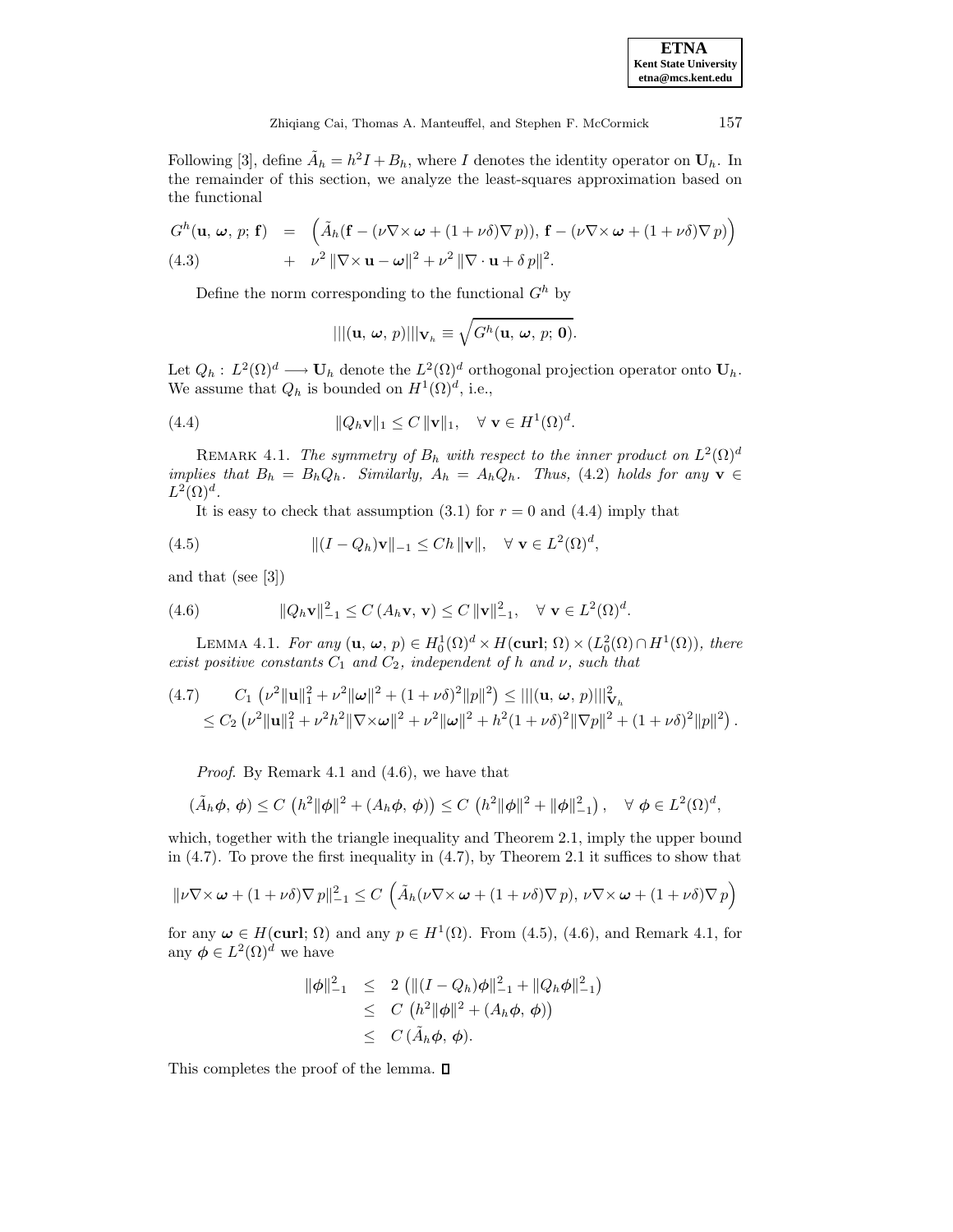REMARK 4.2. If  $\mathbf{W}_h \subset H(\textbf{curl}; \Omega)$  and  $P_h \subset L_0^2(\Omega) \cap H^1(\Omega)$  satisfy an inverse inequality of the form

$$
\|\nabla \times \boldsymbol{\omega}\| \le C h^{-1} \|\boldsymbol{\omega}\| \quad \text{and} \quad \|\nabla p\| \le C h^{-1} \|p\|,
$$

respectively, then the second inequality of (4.7) can be replaced by  $\nu^2 \|\mathbf{u}\|_1^2 + \nu^2 \|\boldsymbol{\omega}\|^2 +$  $(1 + \nu \delta)^2 ||p||^2$  for any  $\mathbf{u} \in H_0^1(\Omega)^d$ , any  $\omega \in \mathbf{W}_h$ , and any  $p \in P_h$ . It is well-known  $(cf. [12])$  that the above inverse inequalities hold for typical finite element spaces consisting of continuous piecewise polynomials on quasi-uniform triangulations.

THEOREM 4.1. Let  $(\mathbf{u}_h, \boldsymbol{\omega}_h, p_h) \in \mathbf{V}_h$  be the unique minimizer of  $G^h(\mathbf{u}, \boldsymbol{\omega}, p; \mathbf{f})$ over  $\mathbf{V}_h$  and let  $(\mathbf{u}, \boldsymbol{\omega}, p) \in (H^{r+1}(\Omega)^d \times H^r(\Omega)^d \times H^r(\Omega)) \cap \mathbf{V}$  be the solution of problem (2.10). Then

(4.8) 
$$
\nu \|\mathbf{u} - \mathbf{u}_h\|_1 + \nu \|\boldsymbol{\omega} - \boldsymbol{\omega}_h\| + (1 + \nu \delta) \|p - p_h\|
$$

$$
\leq C h^r \left(\nu^2 \|\mathbf{u}\|_{r+1}^2 + (1 + \nu \delta)^2 \|p\|_r^2\right)^{\frac{1}{2}},
$$

where C is independent of the mesh size h and the Reynolds (Poisson) parameter  $\nu$ .

*Proof.* It is easy to see that the error  $(\mathbf{u} - \mathbf{u}_h, \omega - \omega_h, p - p_h)$  is orthogonal to  $\mathbf{V}_h$  with respect to the inner product corresponding to the functional  $G^h(\mathbf{u}, \boldsymbol{\omega}, p; \mathbf{0})$ . Bound  $(4.8)$  now follows from Lemma 4.1 and approximation properties  $(3.1)$ – $(3.3)$ .  $\Box$ 

For the finite element spaces  $W_h$  and  $P_h$  satisfying the inverse inequalities in Remark 4.2, the discrete  $H^{-1}$  functional  $G^h(\mathbf{u}, \boldsymbol{\omega}, p; \mathbf{0})$  can be preconditioned by the functional  $\nu^2 \|\mathbf{u}\|_1^2 + \nu^2 \|\boldsymbol{\omega}\|^2 + (1 + \nu \delta)^2 \|p\|^2$  that decouples velocity, vorticity, and pressure unknowns, because they are spectrally equivalent uniformly in the mesh size h and the Reynolds (Poisson) parameter  $\nu$  (see Lemma 4.1 and Remark 4.2). We can use any effective elliptic preconditioners associated with velocity **u**, including those of multigrid type, and simple preconditioners associated with vorticity  $\omega$  and pressure p, including those of diagonal matrix type.

**Acknowledgments.** We thank Professors Pavel Bochev and Seymour Parter for helpful discussions.

## REFERENCES

- [1] S. AGMON, A. DOUGLIS, AND L. NIRENBERG, *Estimates near the boundary for solutions of* elliptic partial differential equations satisfying general boundary conditions II, Comm. Pure Appl. Math., 17 (1964), pp. 35–92.
- [2] A. K. Aziz, R. B. Kellogg, and A.B. Stephens, Least-squares methods for elliptic systems, Math. Comp., 44 (1985), pp. 53–70.
- [3] J. H. Bramble, R. D. Lazarov, and J. E. Pasciak, A least-squares approach based on a discrete minus one inner product for first order systems, Manuscript.
- [4] J. H. BRAMBLE AND J. E. PASCIAK, Least-squares methods for Stokes equations based on a discrete minus one inner product, Manuscript.
- [5] I. Babuška, The finite element method with Lagrange multipliers, Numer. Math., 20 (1973), pp. 179–192.
- [6] P. B. BOCHEV AND M. D. GUNZBURGER, Accuracy of least-squares methods for the Navier-Stokes equations, Comput. Fluids, 22 (1993), pp. 549–563.
- [7] P. B. BOCHEV AND M. D. GUNZBURGER, Analysis of least-squares finite element methods for the Stokes equations, Math. Comp., 63 (1994), pp. 479–506.
- [8] Z. Cai, R. D. Lazarov, T. Manteuffel, and S. McCormick, First-order system least squares for partial differential equations: Part I, SIAM J. Numer. Anal., 31 (1994), pp. 1785–1799.
- [9] Z. Cai, T. Manteuffel, and S. McCormick, First-order system least squares for partial differential equations: Part II, SIAM J. Numer. Anal., to appear.